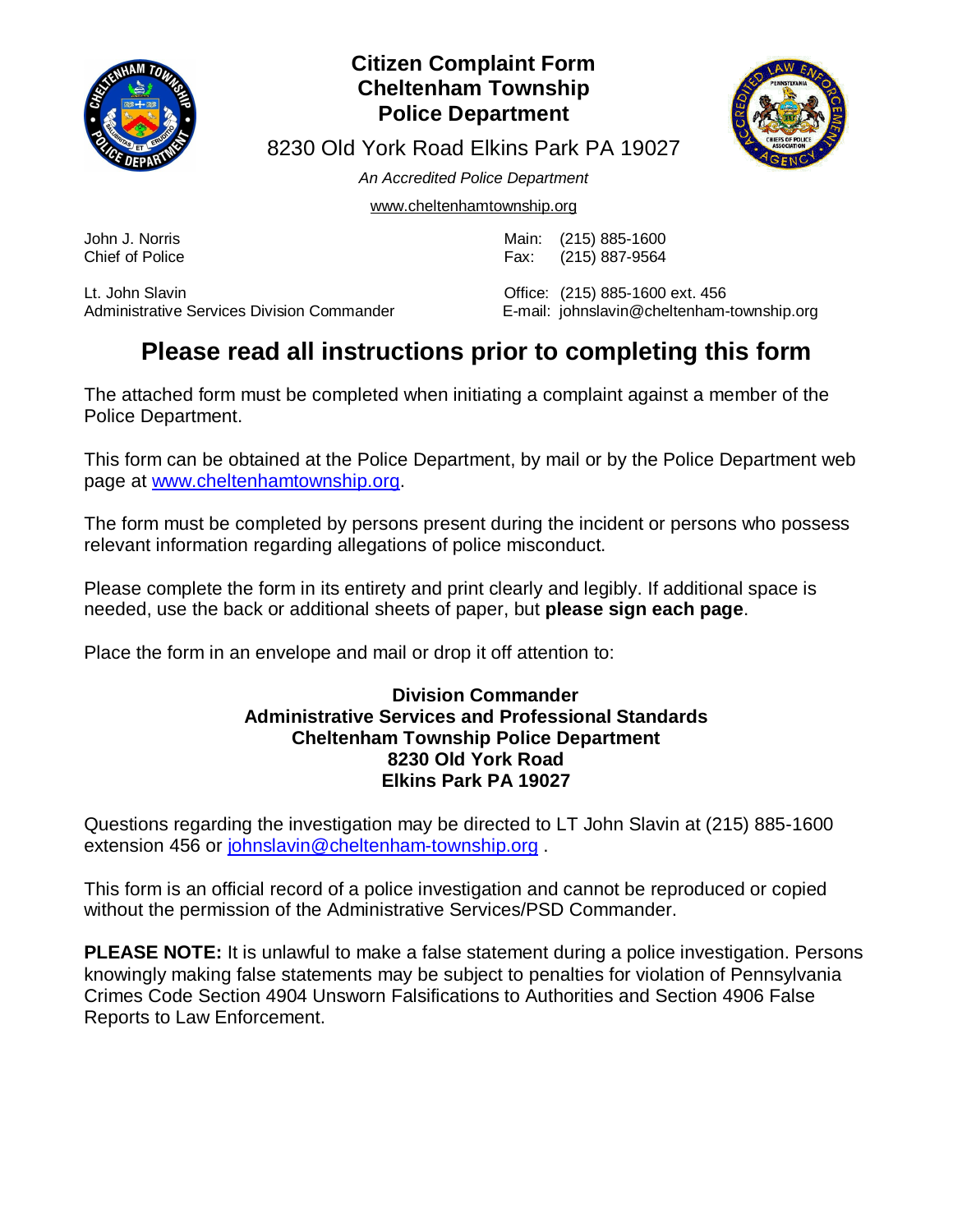### **Cheltenham Township Police Department Citizen Complaint Form**

### **PLEASE PRINT CLEARLY**

| Please print your name:                                                                                                                                                            |                | Date of Birth: |  |  |  |
|------------------------------------------------------------------------------------------------------------------------------------------------------------------------------------|----------------|----------------|--|--|--|
| Your address:                                                                                                                                                                      |                |                |  |  |  |
| Home Phone:                                                                                                                                                                        | Cell Phone:    | E-mail:        |  |  |  |
| Involved Persons: If the person filing this report was not the person mistreated, please list their name(s) and<br>addresses below:                                                |                |                |  |  |  |
| <b>NAME</b>                                                                                                                                                                        | <b>ADDRESS</b> | PHONE NUMBER   |  |  |  |
|                                                                                                                                                                                    |                |                |  |  |  |
| Witnesses to the event:                                                                                                                                                            |                |                |  |  |  |
| <b>NAME</b>                                                                                                                                                                        | <b>ADDRESS</b> | PHONE NUMBER   |  |  |  |
|                                                                                                                                                                                    |                |                |  |  |  |
| Police Officers or Non-Sworn personnel involved: If you don't have the name of the officer(s), please provide a<br>badge number or a description of the officer/employee involved. |                |                |  |  |  |
| EMPLOYEE NAME(S), BADGE NUMBER(S), CAR NUMBER(S) or DESCRIPTION(S)                                                                                                                 |                |                |  |  |  |
|                                                                                                                                                                                    |                |                |  |  |  |
|                                                                                                                                                                                    |                |                |  |  |  |
| Date of Occurrence:                                                                                                                                                                | Time:          | Location:      |  |  |  |
| Please provide a brief account of what occurred below. Use additional pages if                                                                                                     |                |                |  |  |  |
| necessary.                                                                                                                                                                         |                |                |  |  |  |
|                                                                                                                                                                                    |                |                |  |  |  |
|                                                                                                                                                                                    |                |                |  |  |  |
|                                                                                                                                                                                    |                |                |  |  |  |
|                                                                                                                                                                                    |                |                |  |  |  |
|                                                                                                                                                                                    |                |                |  |  |  |